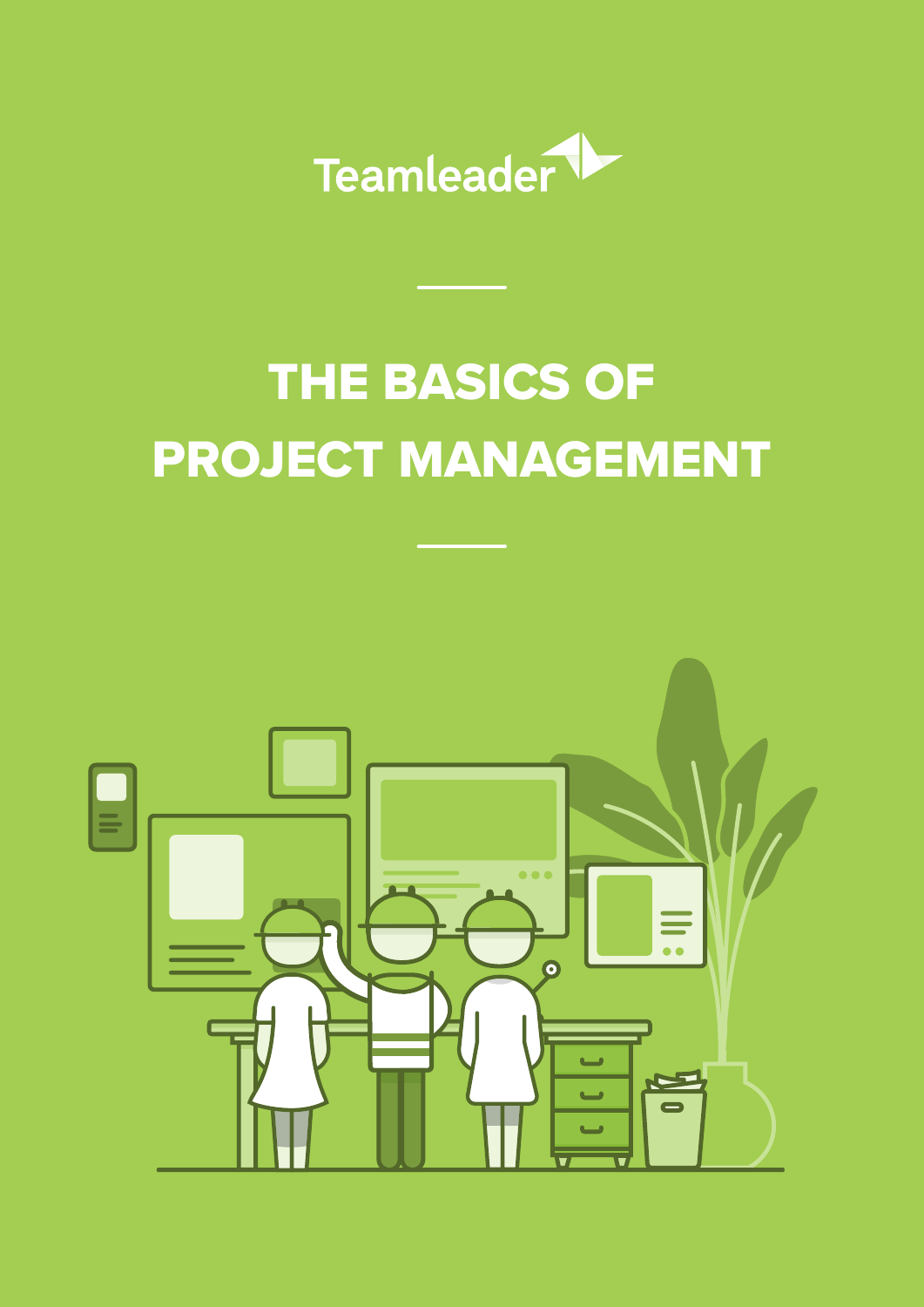

## TABLE OF CONTENTS

| THE 7 DEADLY SINS OF<br><b>PROJECT MANAGEMENT</b>                            | 3               |
|------------------------------------------------------------------------------|-----------------|
| <b>WHAT MAKES FOR GREAT</b><br><b>PROJECT MANAGEMENT</b>                     | 5               |
| THE 8 ESSENTIAL SKILLS OF<br>A GREAT PROJECT MANAGER                         |                 |
| THE 5 PHASES OF A PROJECT                                                    | 9               |
| <b>HOW TO ASSEMBLE A GREAT</b><br><b>PROJECT TEAM</b>                        | 12 <sup>°</sup> |
| THE ESSENTIAL FEATURES OF A GREAT<br>PROJECT MANAGEMENT TOOL                 | 14              |
| CHECKLIST: WHICH PROJECT MANAGEMENT<br><b>TOOL IS RIGHT FOR MY BUSINESS?</b> | 16              |

#### WORD OF THANKS

Thank you for downloading this ebook. Don't forget to share it.





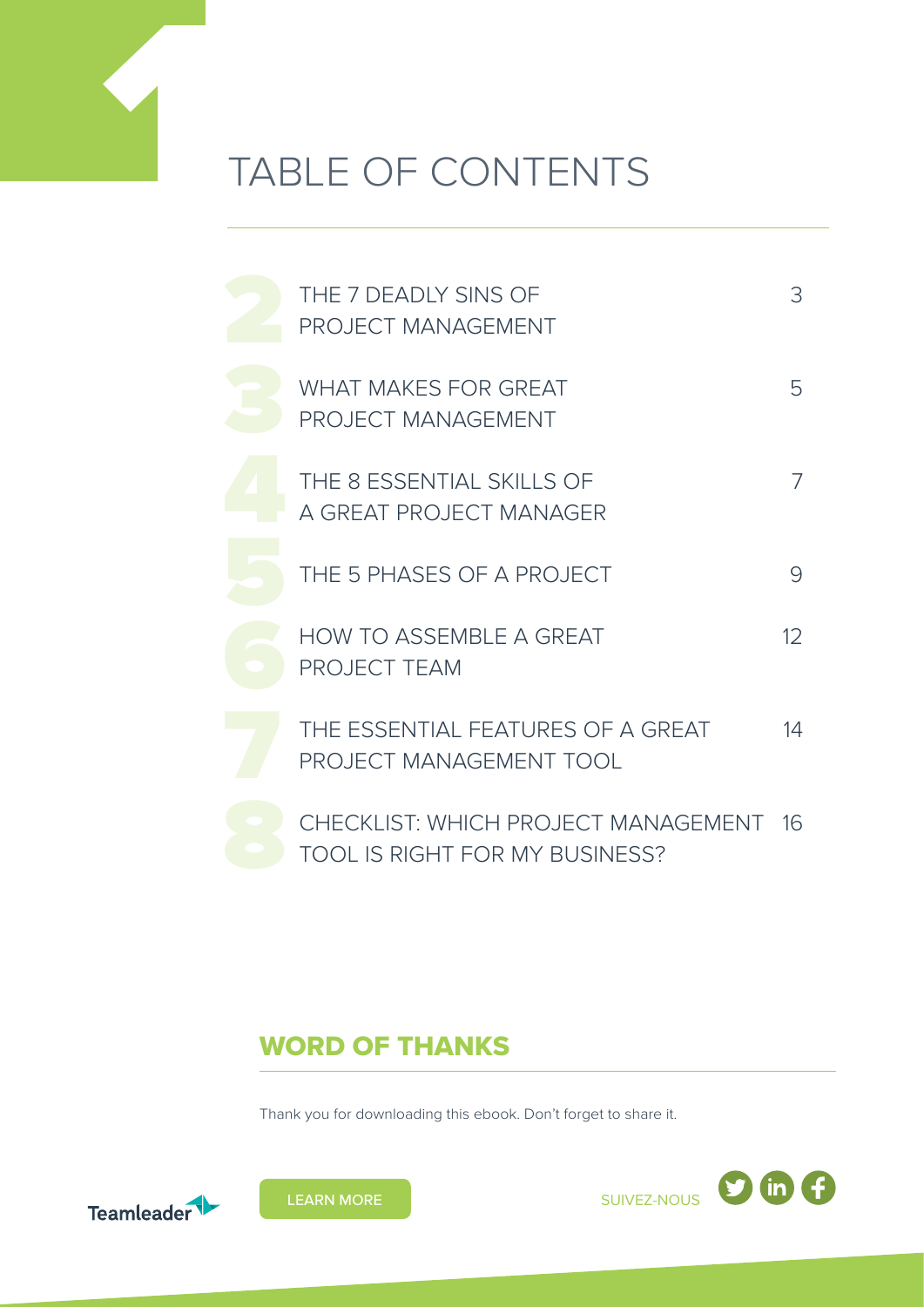<span id="page-2-0"></span>

## THE 7 DEADLY SINS OF PROJECT MANAGEMENT

According to the Project Management Institute, only 26% of all projects succeed. That means most projects fail: they aren't finished on time, go over budget, or don't have the desired end result. A lot of these failures can be attributed to bad project management. Before we dig into the many ways to improve results, here's a nonexhaustive list of things that can go wrong.

#### **1. BAD COMMUNICATION**

We all agree that sharing information and knowledge proactively is essential for any project, right? Still, it turns out that poor communication is the main reason why projects don't have the desired outcomes or simply fail outright.

Poor communication can have many causes: language barriers, non-complementary personality traits, workplace factors, failing channels… The possible consequences are manifold as well: different expectations and thus disappointment, bruised egos, unnecessary stress because of a lack of overview, last-minute requests and rushed work.

#### 2. FAILING TO PLAN (IS PLANNING TO FAIL)

When a big project lands on your plate, your first reflex will be to dive right in and start gathering business requirements. Planning is often regarded as a second-rate activity, as something that has to be done but doesn't add value.

However, failing to adequately define the scope, responsibilities and timeline of a project is a surefire way to get into serious trouble later. Without a good plan, you risk a lack of business support, resources and time, as well as missed deadlines and angry colleagues or clients.

#### 3. LOSING TRACK OF THE DETAILS

The devil is in the details. When you're juggling a lot of projects at once, keeping track of them can be difficult. How much of our budget do we have left? Who is responsible for what? Are we still on track to meeting the deadline?

Everybody dreads awkward silences in status meetings, or – god forbid – talking about the wrong project to the wrong client. At the very least, it doesn't inspire confidence. At worst, it might sink your entire project.

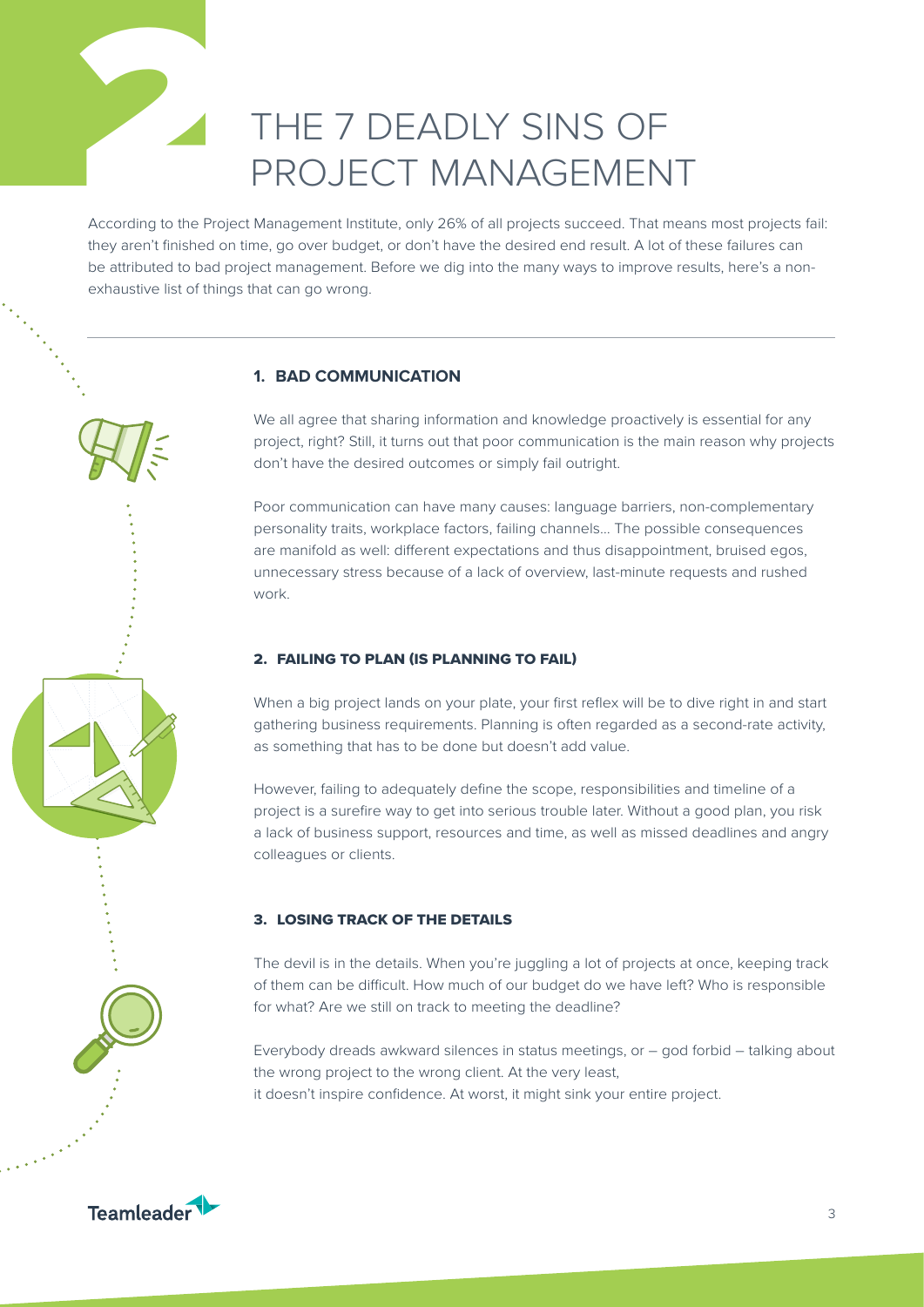

As a project manager, you'll find yourself using multiple tools to keep track of assignments, team members, deliverables and project statuses. In many cases, however, the software you use won't meet your expectations, isn't flexible enough for the kind of project you're handling or slows you down immensely due to its complexity. The result can feel like eating soup with a fork.

#### **5.** LACK OF MONITORING AND CONTROLLING

OK, let's assume you've started your project and created an air-tight schedule… but then you never or very rarely update the planning. To make sure everything is going according to plan, you'll need to perform regular checkups and make changes where necessary. That also means frequently checking in with the team to see how you can prevent things from slowing down.

#### **6.** NO RISK MANAGEMENT

Because every project is unique, there is always a certain level of unpredictability built in. Qualifying and quantifying that uncertainty and proactively anticipating the factors that might go wrong and how you will respond if they do is called 'risk management'. And yes, it is also part of the job when you're a project manager.

#### **7.** CHANGES IN SCOPE (OR: 'SCOPE CREEP')

Here's a classic scenario: a project stakeholder asks for a 'little change' or a 'small addition' to the scope. So small, in fact, that they don't expect budget or timing to be affected by it. Right? Wrong!

Every project is an artful balance of cost, time, performance, quality and risk. Disturbing it is almost always detrimental to the project and its outcomes. As a project manager, it's your duty to guard that equilibrium and point out to your stakeholders when they are jeopardizing the balance of things.

**THERE YOU HAVE IT:** these are the seven deadly sins of project management. While the causes of failure vary widely depending on the type of project, most can be attributed to one or more of the above. But fear not: redemption is near. Let's take a look at how we can prevent disaster from happening.



88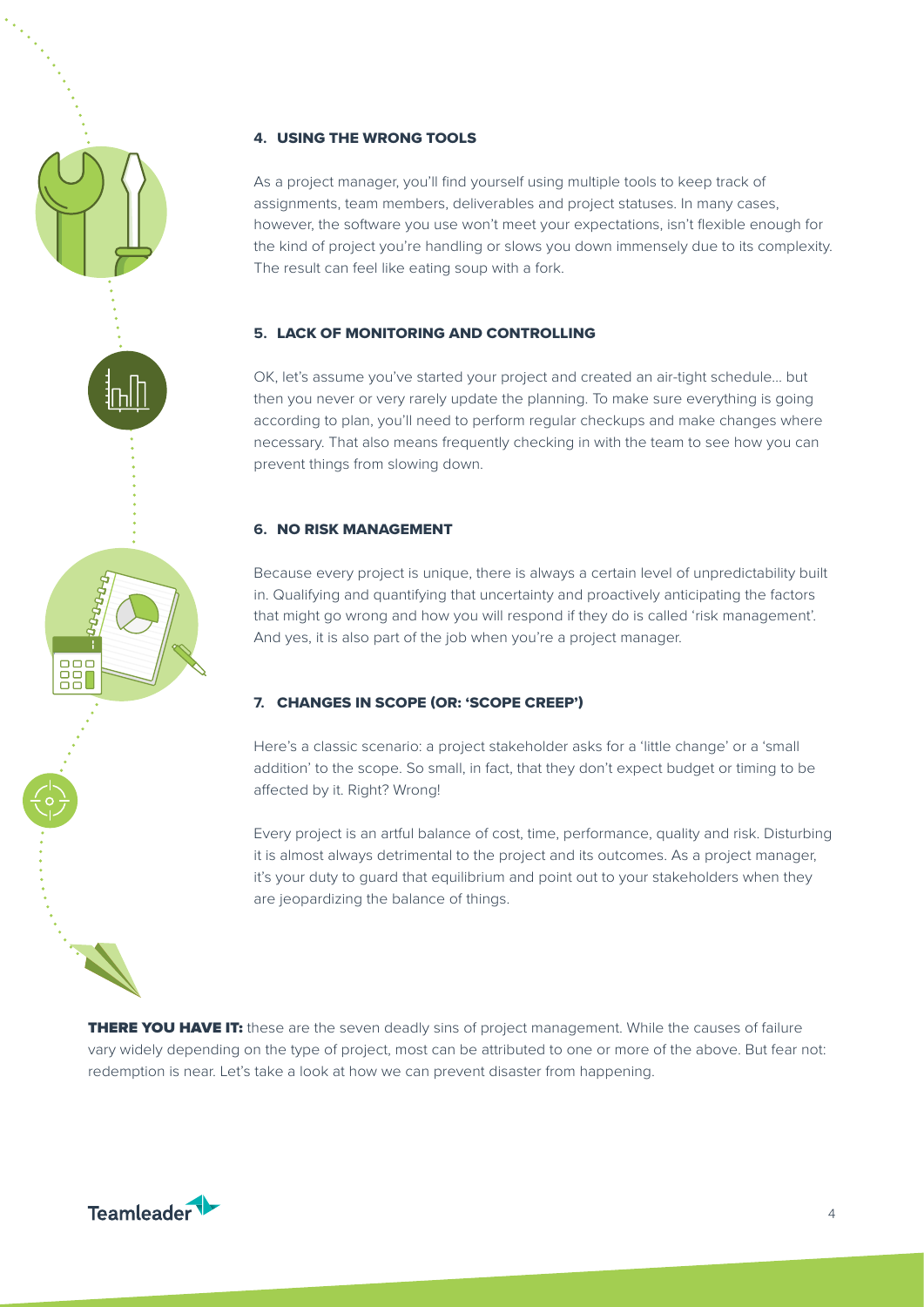# WHAT MAKES FOR GREAT PROJECT MANAGEMENT

<span id="page-4-0"></span>Every project is diff<br>fundamentals, how Every project is different and might require a different approach. Understanding the following fundamentals, however, will get you a long way in most cases. Consider them from the get-go and set yourself up for success.

#### ASK THESE QUESTIONS FIRST

Before and during a project, ask yourself three main questions:

#### ► WHAT HAS TO BE DONE?

These are the defined tasks that have to be completed to achieve the project's goals. In many cases, they will be interdependent. This means that one task can't start before another is completed.

#### ► WHEN SHOULD IT BE DONE, AND IN WHICH ORDER?

Define the starting and end points, and the order in which the various tasks must be carried out.

#### ► WHERE DOES THE PROJECT STAND?

To answer this last question, you'll need to set milestones: defined phases of your project linked to a budget target and the expected result. Having a clear view of your milestones will be a tremendous help in efficiently planning your project and reacting to changes.

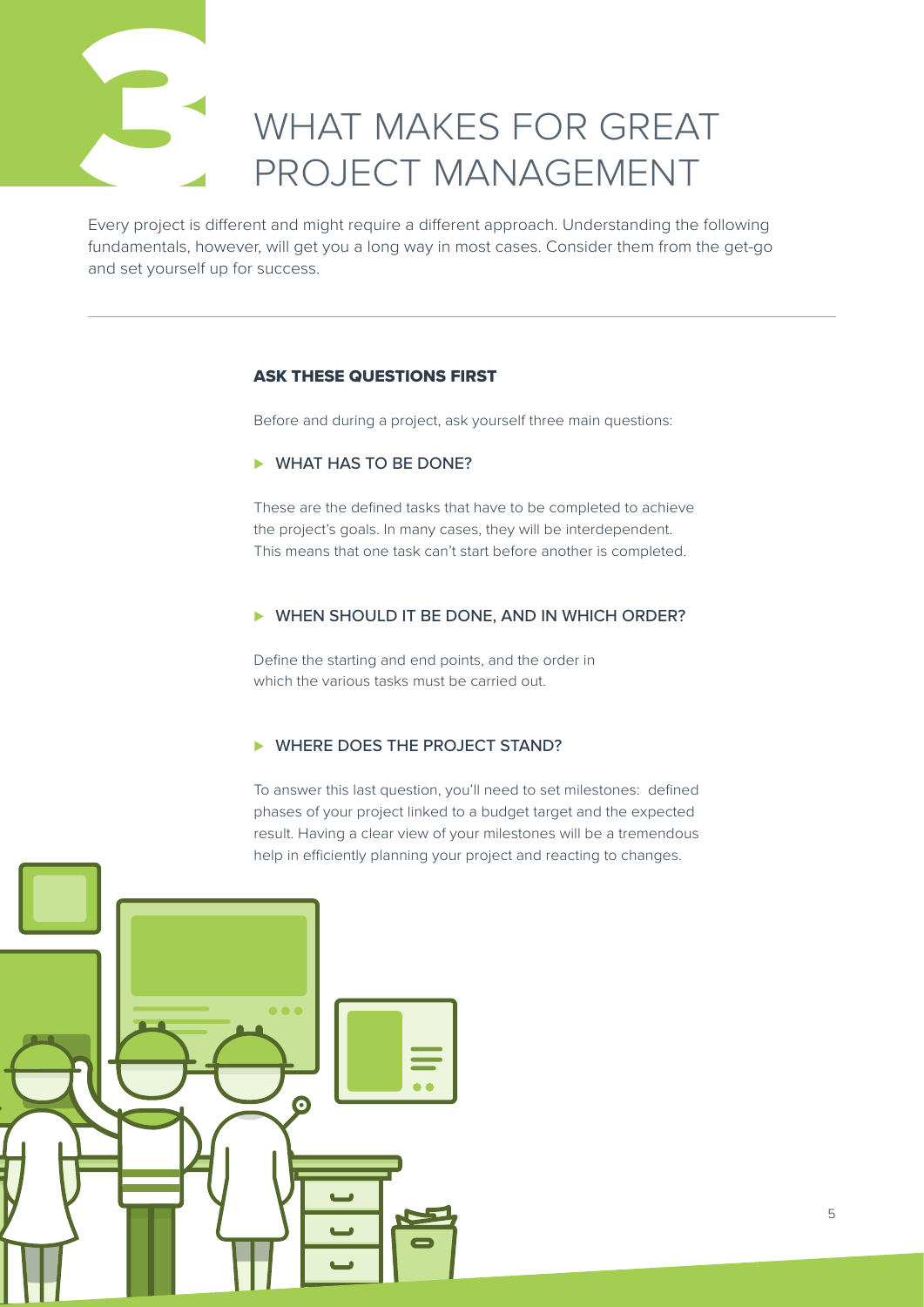

#### THE 'IRON TRIANGLE' OF PROJECT MANAGEMENT

The iron triangle visualizes the three interdependent dimensions of a project: quality, time, and resources. Every time you make a decision concerning one of these elements, consider its effect on the other two.



#### ⊲ TIME

The life cycle of a project consists of a starting point and an endpoint between which defined objectives are fulfilled. Reducing the project's timeframe means you'll have to increase the budget to allocate more resources to it, or reduce the scope to ensure everything can be done in time.



#### ► COST

Every project has a finite budget to work with. Reducing the cost of the project will force you to reduce its scope, or increase the allotted time so you can look for cheaper resources.



#### ⊲ SCOPE

A project's scope consists of all the specific business objectives you work toward and tasks that need to be completed. These goals and tasks should be clearly defined early on in the project, and they should be measurable and achievable. Changes to the scope of a project always have an impact on cost and/ or time.

#### BALANCING THE TRIANGLE

In short, project management means balancing the three dimensions of the iron triangle to satisfy the project's stakeholders. It's essential to inform the latter about the specific constraints of the project and the effects that a change in one dimension has on the other two. You'll be better poised to manage expectations and avoid misunderstandings, disappointments and frustration.

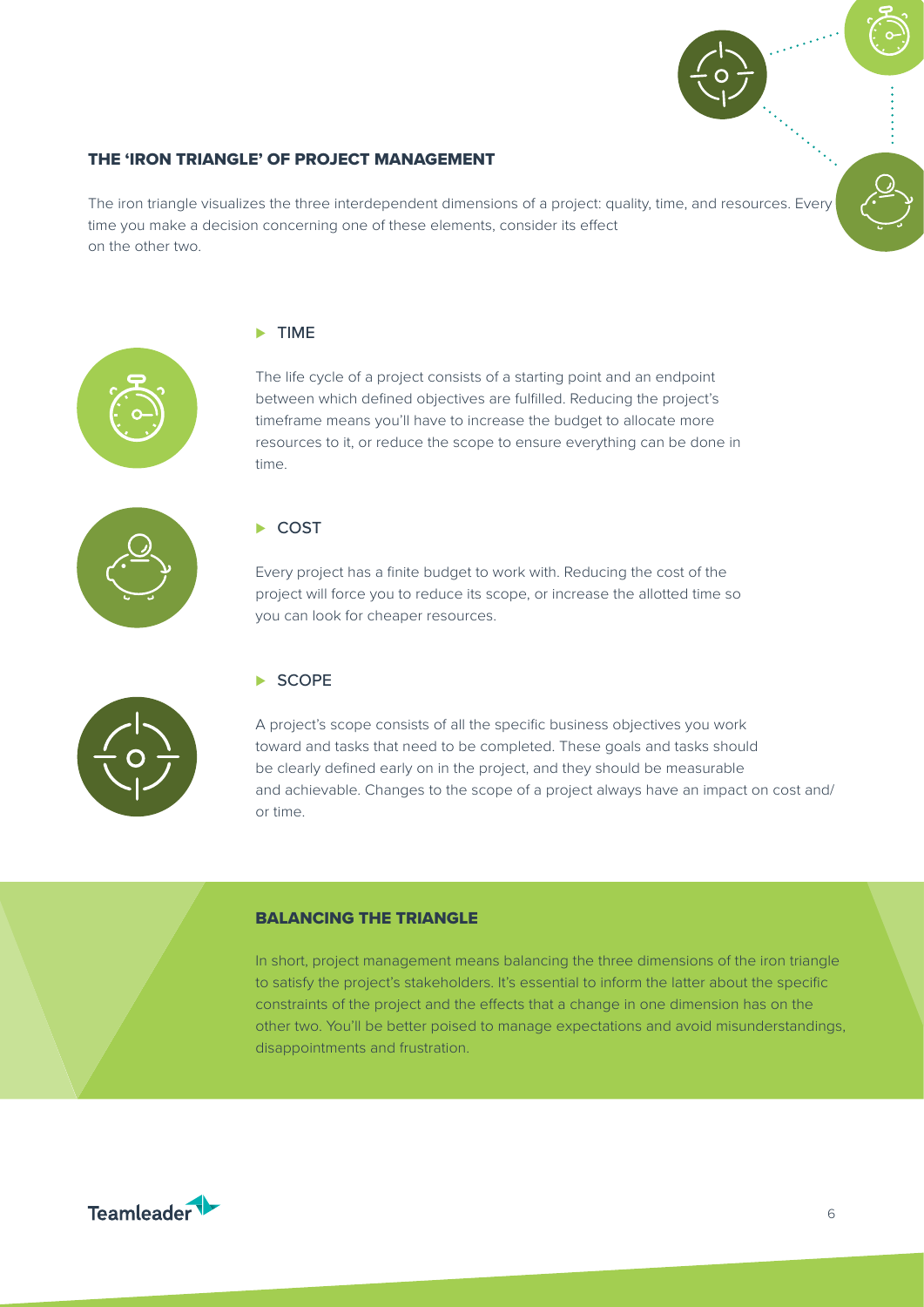<span id="page-6-0"></span>

# THE 8 ESSENTIAL SKILLS OF<br>A GREAT PROJECT MANAGER<br>The project manager has a vital role to play in every project's success. Apart from harassing A GREAT PROJECT MANAGER

The project manager has a vital role to play in every project's success. Apart from harassing everyone about deadlines, he or she needs a particular set of skills to get the job done. Here are the 8 essential talents every project manager should possess to a greater or lesser extent.

#### **1. COMMUNICATION**

Great project managers are great communicators. They know how to define clear goals, explain the tasks at hand in a way that enables all team members to immediately know what's expected of them, and enlighten the customer or requester with concrete results. They also know when a phone call or a meeting is required to get everyone on the same page, or when a simple email does the trick.

As we've seen in chapter 1, most projects fail because of miscommunication. By communicating promptly and clearly, the project manager keeps a tight grip on the project while building credibility and fostering engagement.

#### **2. LEADERSHIP**

Great project managers are assertive and likeable at the same time. They know how to inspire, set a clear vision and motivate each team member to work effectively towards a shared goal.

#### **3. DIPLOMACY**

People are only human after all, so many projects come with their fair share of (personal and professional) conflicts. A great project manager can defuse any conflict and create a win-win scenario for everyone.

#### **4. TIME MANAGEMENT**

Time management is more than adhering to a set schedule. It's also about the ability to respect your own time as well as that of your teammates. This means: dare to say 'no' when your schedule doesn't allow it, and make your meetings super-efficient.

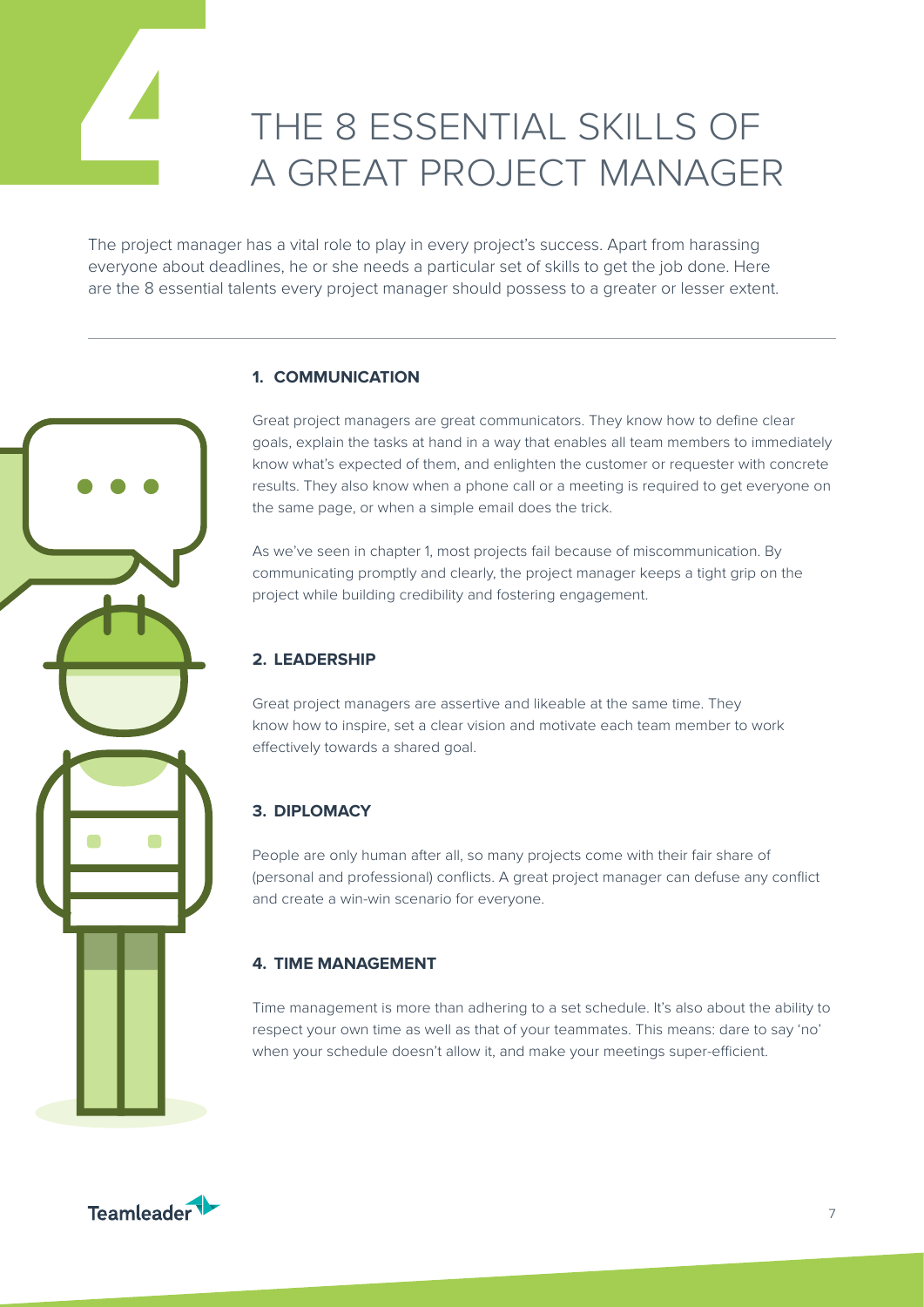

#### **5. CONTROLLING COSTS**

Another critical project management skill is budget management. Unless you're working for a sheikh or an overfunded start-up, chances are you'll have to account for every penny you spend. 'Less is more' is the motto of our time, so make sure you manage your project's finances intelligently to get as many things done with as few resources as possible.

#### **6. RISK MANAGEMENT**

The ability to control or anticipate risks is a sign that you are on top of your project. After all, everyone hates surprises. Make a list of things that could go wrong before they actually do, and come up with ways to react so the impact is as small as possible.

#### **7. MEETING SKILLS**

A project manager will likely spend a lot of time orchestrating meetings with various audiences, from team members and clients to the senior management and other stakeholders. Preparing for these meetings ahead of time can save you a lot of trouble: invite only the people who are crucial to the success of what you will be discussing during the meeting, send them the list of topics in advance (along with any questions), clearly state the objectives at the beginning of the meeting, and keep a close eye on the clock.

#### **8. SUBJECT MATTER EXPERTISE**

Project managers who know the project's topic inside out have a major advantage over those who don't. While many people would argue that 'the planning is more important than the plan', what makes a project manager not just good but great is their expertise in the project's subject matter. Knowing the ins and outs allows you to answer tough questions and helps you adapt more easily when needed.

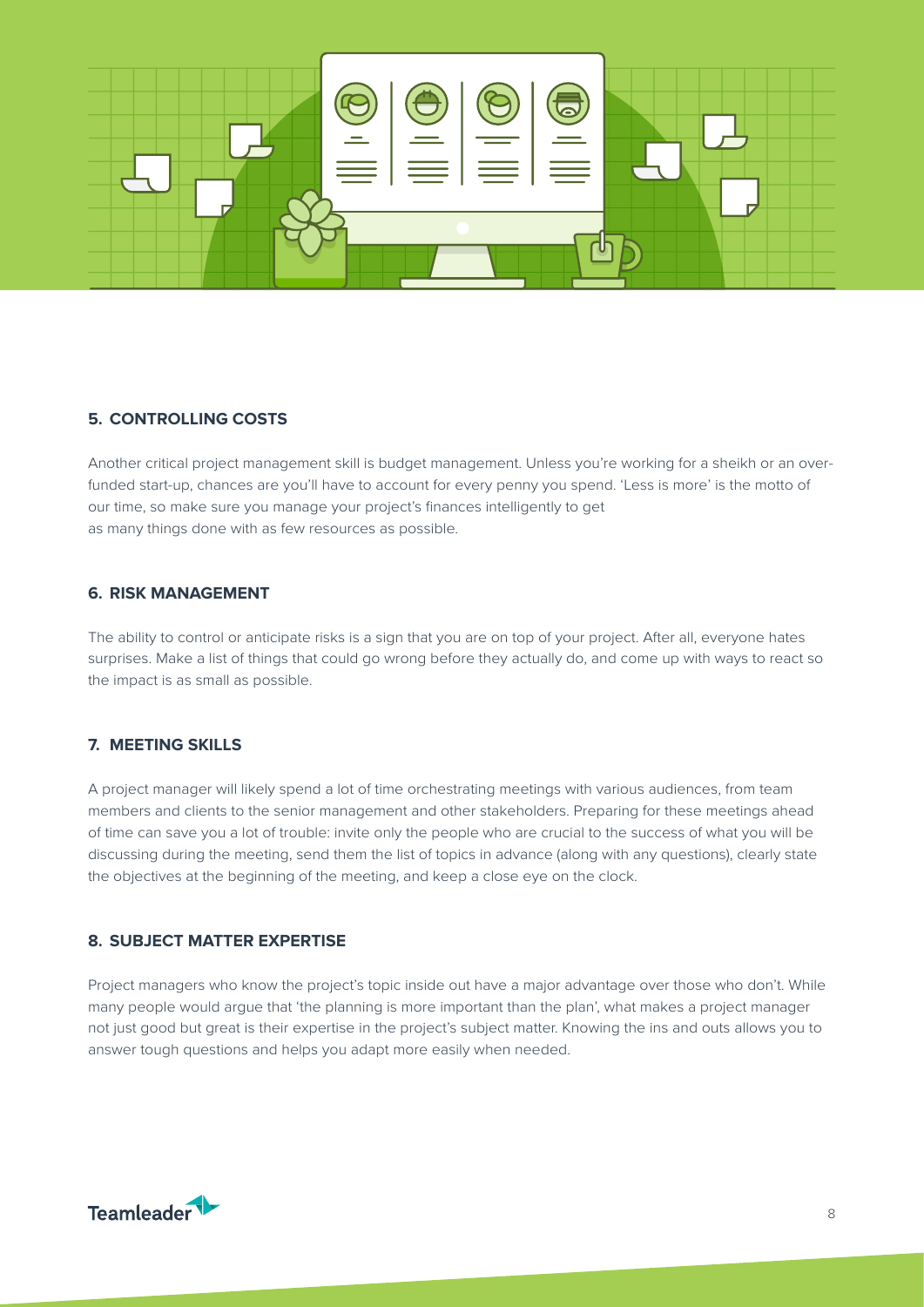# <span id="page-8-0"></span>The amount of planet<br>
Instead of throwing THE 5 PHASES OF A PROJECT

The amount of planning and work required to complete a project can be overwhelming at first. Instead of throwing yourself out of the nearest office window, try breaking it all down into 'manageable' portions and structure the required efforts into clear steps.

Most projects have 5 phases: initiation, definition and planning, execution, implementation, control and close. Each contains specific tasks that will help you reach your project goals.

#### **1. INITIATION**

In this phase, your team will be evaluating the project idea: Is it part of our company's core business? Can we do this? Will it benefit the organization? If the answer is three times yes, then you can start defining the scope or desired outcomes of the project and identifying potential partners.Consequently, if your project requires a feasibility study, this

is the time to do it.

The end result of this phase is a project plan, which needs to be approved by all parties involved. Doing this right prevents misunderstandings and false expectations later on.

#### **2. PROJECT PLANNING**

In this crucial phase, the roadmap for the rest of the project is laid out. This includes (but isn't limited to):

• setting concrete goals and objectives

- estimating costs
- defining scope and key deliverables

#### **Questions to ask before doing anything else:**

- 
- 
- Is it feasible?
- 

The project plan will contain information about the procurement of resources as well as how to produce quality output, handle risks and unforeseen circumstances, communicate within your team and with external stakeholders, and more. Ideally, it also contains a clear timeline of what needs to happen when. A great way to do this is by creating milestones: high-level goals with clear end dates.

By the way: don't get too attached to your planning. Things will never run exactly as you envisioned: someone in your team might get sick, or certain tasks take may prove to be a lot more challenging than anticipated. As a project manager, your job is to keep a close eye on timing, scope and budget, and adapt where necessary to make sure that the goals are met.

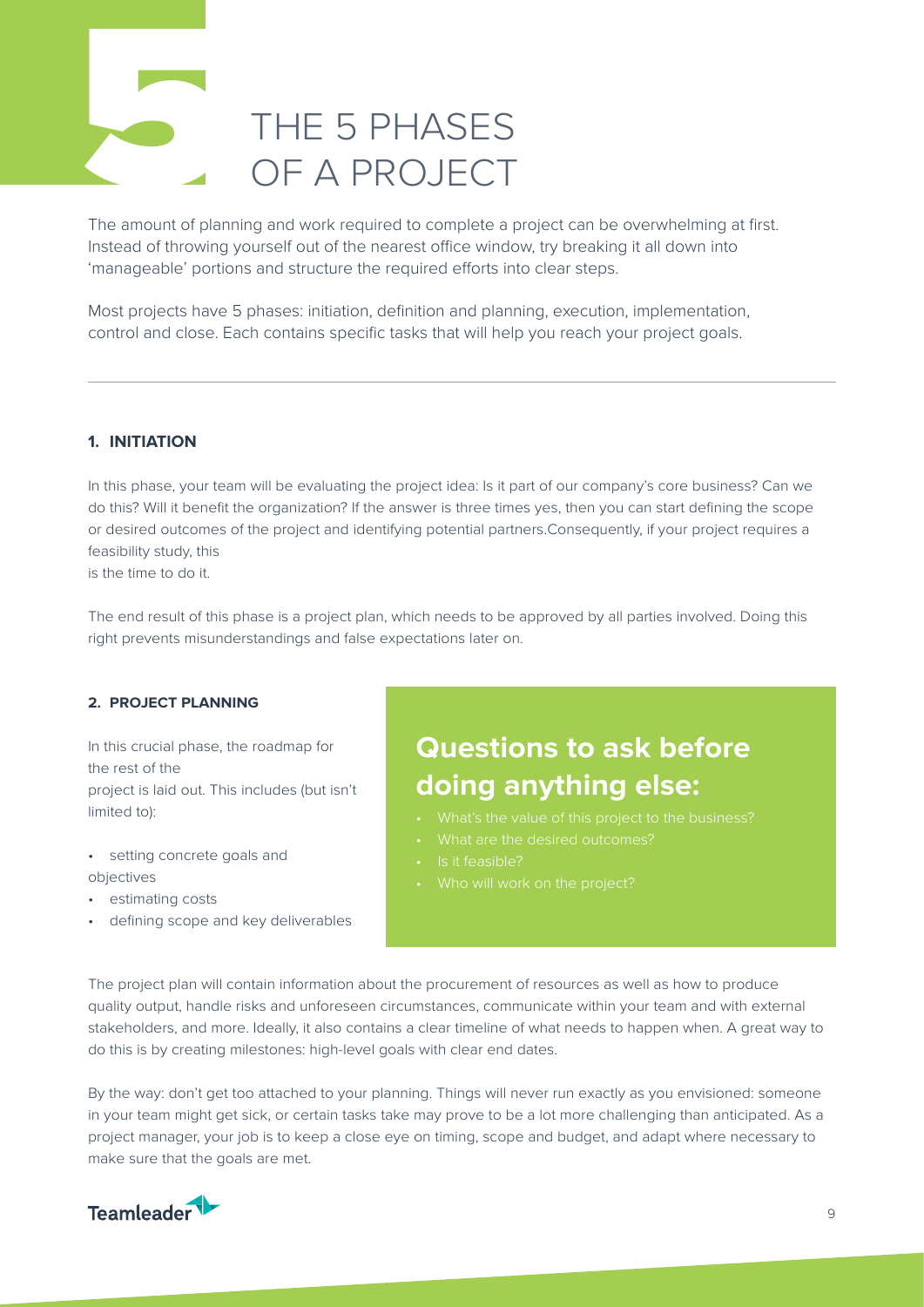#### SETTING GOALS THE S.M.A.R.T. WAY

One of the most-used ways of ensuring that you set the right goals is S.M.A.R.T. This mnemonic usually (but not always) stands for Specific, Measurable, Achievable, Relevant, and Timely.

Make sure your project's goals are:

**Specific**: Is your goal well-defined and clear to anyone with a basic knowledge of the project? Make sure you can answer all the basic questions: What do you want to accomplish? Why is it important? Who is involved? Which resources are required?

**Measurable**: A measurable goal allows you to track your progress, which helps you to stay motivated and focused. It also means you'll know when it's done.

**Achievable**: To be successful, your goal needs to be realistic and attainable. Make sure you can answer these questions:

- How can this goal be accomplished?
- Based on the present limitations (in terms of budget, for example), how realistic is the goal?

**Relevant**: Make sure the goal has been agreed upon by all the stakeholders at the start of the project, and that it ties in with other relevant goals.

**Timely**: Is there enough time to achieve your goal? Make sure you always have a clear deadline.

Some sources add the focus areas **Evaluated** and **Reviewed** (S.M.A.R.T.E.R) to underline the importance of efficacy and feedback.

#### **3. PROJECT EXECUTION**

In most cases, this is where the project becomes visible to the outside world. It usually starts with a team kick-off meeting where everyone is informed of their tasks and any relevant project details. This phase is about creating quality deliverables. As a project manager, your task is to allocate the right resources and keep your team members focused on their assignments.

You guessed it: the success of the project execution phase depends on how thorough you were in the project planning phase.

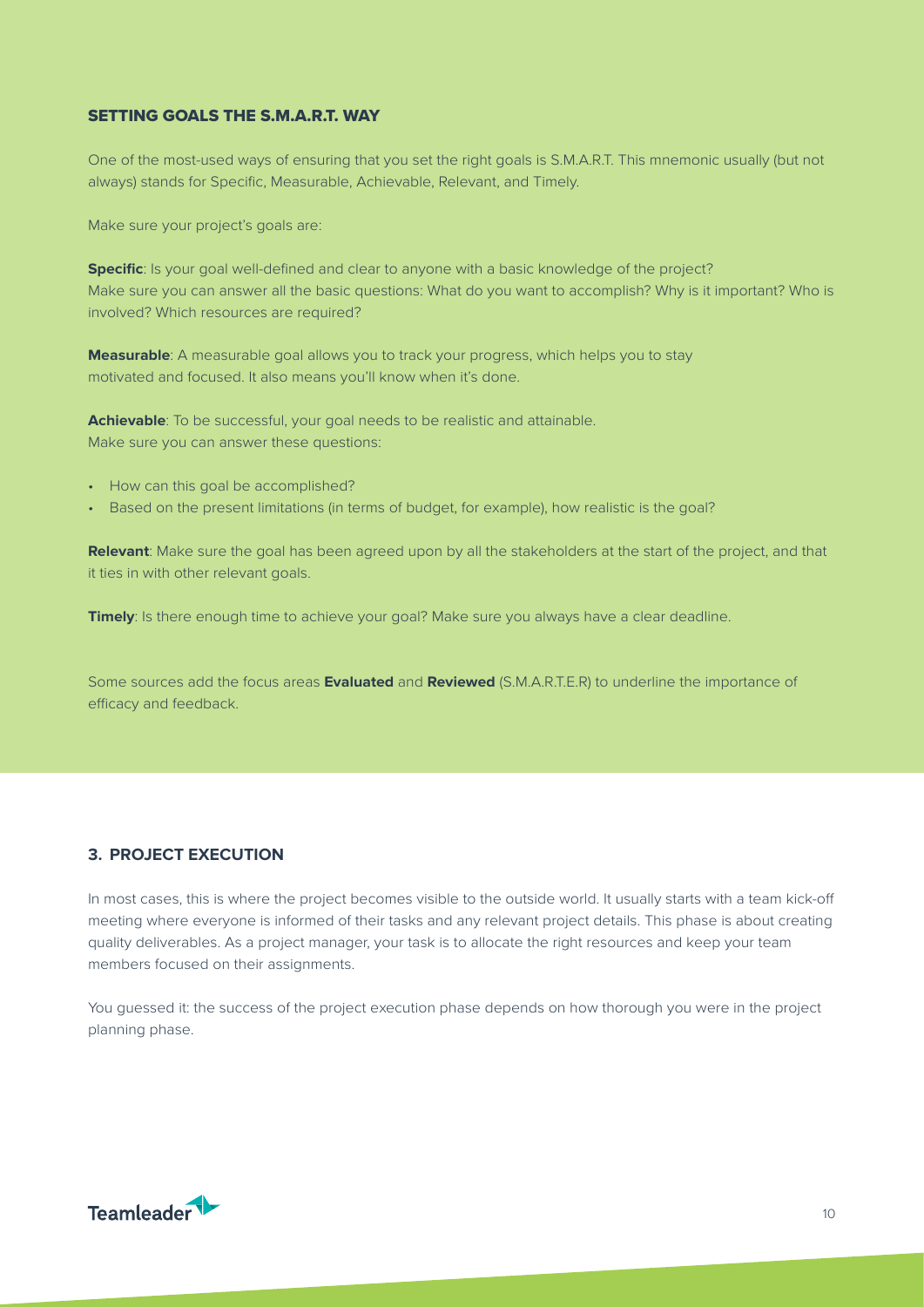

#### **4. PROJECT MONITORING AND CONTROL**

This phase often overlaps with the execution phase. In the course of the project, you'll keep a close eye on the status of the deliverables, and schedule regular team meetings to ensure that you remain on track. This is also the phase where you'll be vigilant for 'scope creep'.

Want to keep the number of status meetings to an absolute minimum? Cloud-based project management software allows team members to update task status in real time.

#### **5. PROJECT CLOSURE**

A project is closed when the finished deliverable has been formally handed over (to the client), and all stakeholders have been informed. But before that happens, it's wise to sit down with the team and evaluate the project: what went well, and what could have gone better? This will help you avoid similar mistakes in the future and allow you to build stronger processes and create more efficient teams.



If you're a project manager in a project-centered SME, chances are that invoicing is part of your job as well. How you bill a project is crucial for proper project closure and customer satisfaction, not to mention your business's finances.

#### FIXED PRICING

Projects can be billed based on a fixed price. While it's seldom the cheapest option, it eliminates unpleasant surprises. That's why many clients prefer this approach. For you, however, it can mean some extra work, since it's not always easy to make correct estimates for each part of the project.

Ideal for: large, unpredictable projects

#### VARIABLE PRICING

Variable pricing allows you to map out time and materials as you use them over the course of the project. This approach gives your team more breathing space, but be sure to be transparent towards your customer. Tell them exactly what they're paying for to avoid arguments later on.

Ideal for: large, unpredictable projects using

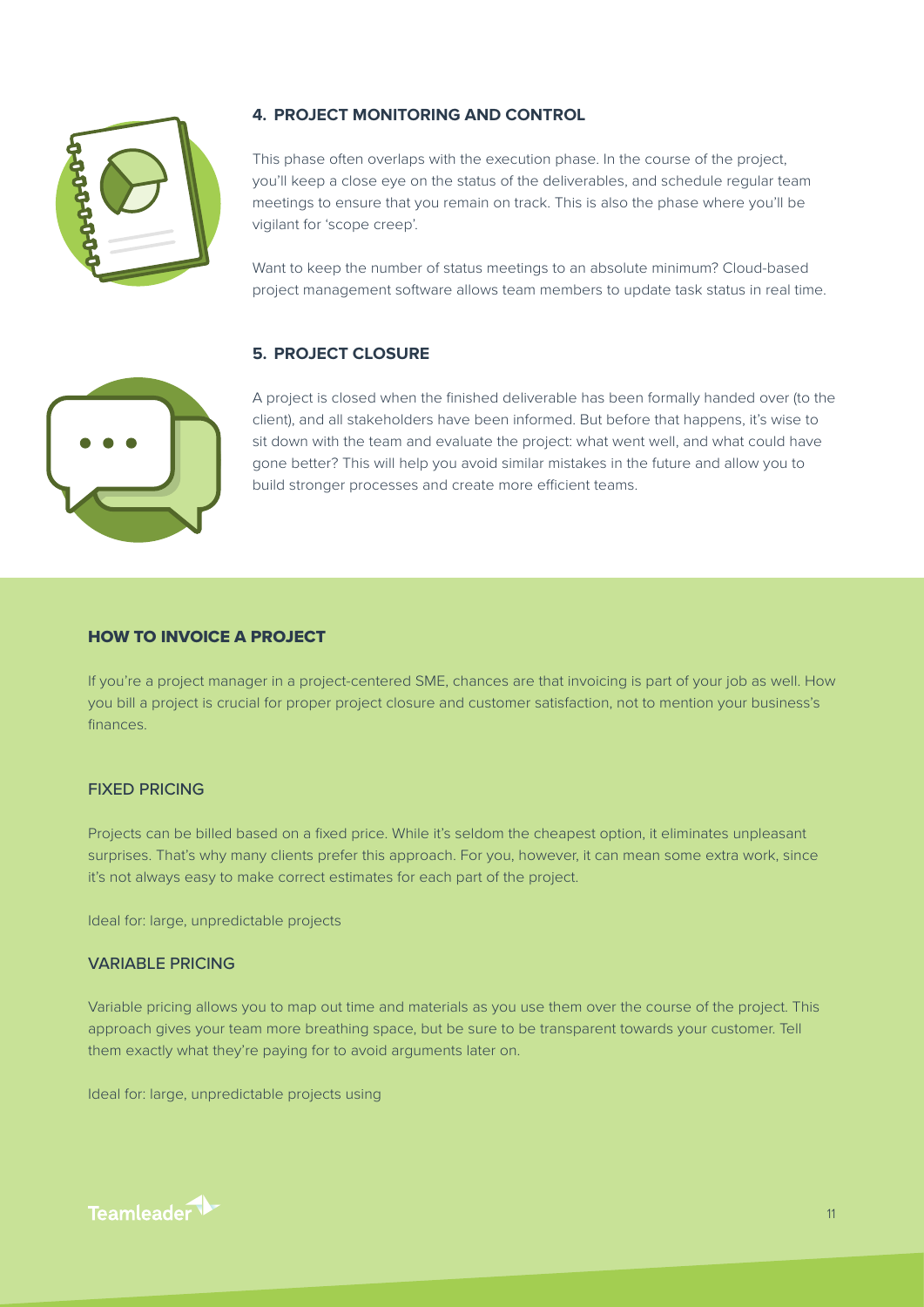## HOW TO ASSEMBLE A GREAT PROJECT TEAM

<span id="page-11-0"></span>Project managers representatives Project managers rarely work alone. In many cases, you'll need people with the right skills and personalities to attain your goals and conquer deadlines. But how do you build the perfect team for your project?

#### 6 PEOPLE YOU'LL NEED ON YOUR PROJECT TEAM

While every project is different, there are some roles that should be accounted for at all times, no matter what business or industry you're working in.



#### 1. TEAM LEAD:

the guy or gal guiding the team, obtaining resources, overcoming challenges and solving problems. In big companies, this is often a project manager. In SMEs, the team lead is more likely to be someone who's responsible for specific projects, making them a project 'owner'.

The team lead sets both the client's and the team's expectations and makes sure all the project stakeholders are on the same page. He or she also closely tracks the budget and progress.



#### 2. SUBJECT MATTER EXPERTS:

every project requires a number of specialists who are responsible for specific aspects of a project. Think of developers, designers, copywriters, photographers and architects, for example.

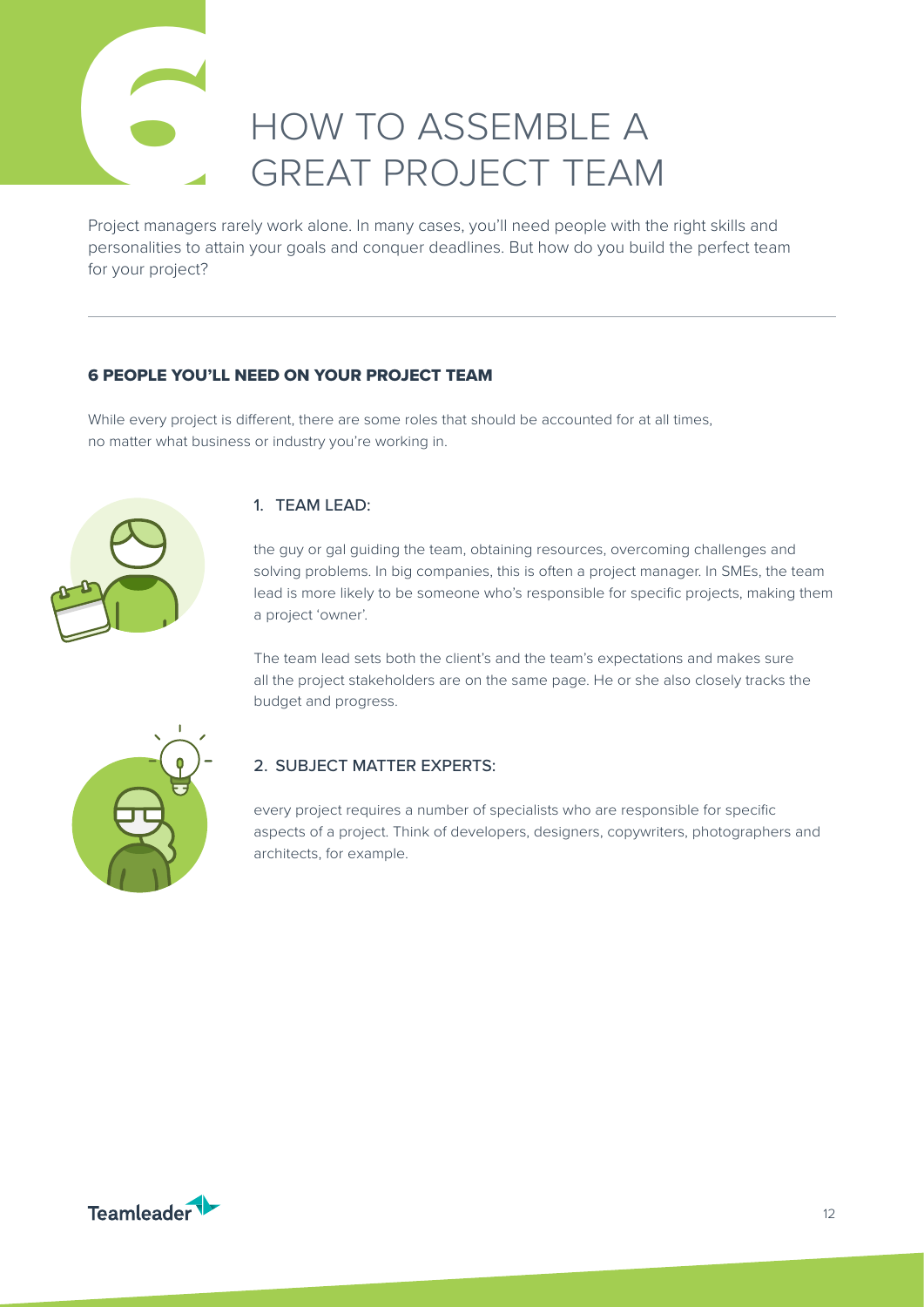

#### 3. BUSINESS ANALYST:

product owner or active stakeholder: whether it's mapping the project requirements, documenting user stories or creating insightful reports, you'll need someone to track the project's deliverables. This valuable team member keeps the customer in mind and maximizes ROI.

In smaller teams, this role is often picked up by the team lead. Still, if you have the resources, it can be worthwhile to include an additional person who has a helicopter view of the entire project.

#### 4. EXTERNAL ADVISORS:

when you're knee-deep in a project, you can end up becoming blind to certain problems. That's why it is interesting to include external consultants to get a different perspective and bring new approaches to the table.

#### 5. PROJECT SPONSOR:

the role of the project sponsor can be somewhat obscure. In many cases, he or she is part of the senior management of the performing organization. The sponsor often appoints the project manager, approves the budget, ensures the availability of resources, and helps to resolve conflicts or remove obstacles. In addition, he or she also signs off on approvals to advance each project phase.

#### 6. CUSTOMER:



the customer defines the project's value. Whether this role is filled in by an individual, a team or a third party (a communication agency, for example), all customers should get similar treatments. Before any wheels are set in motion, the goals of the project should be aligned with the requirements of the customer. This ensures a customer-centric approach.

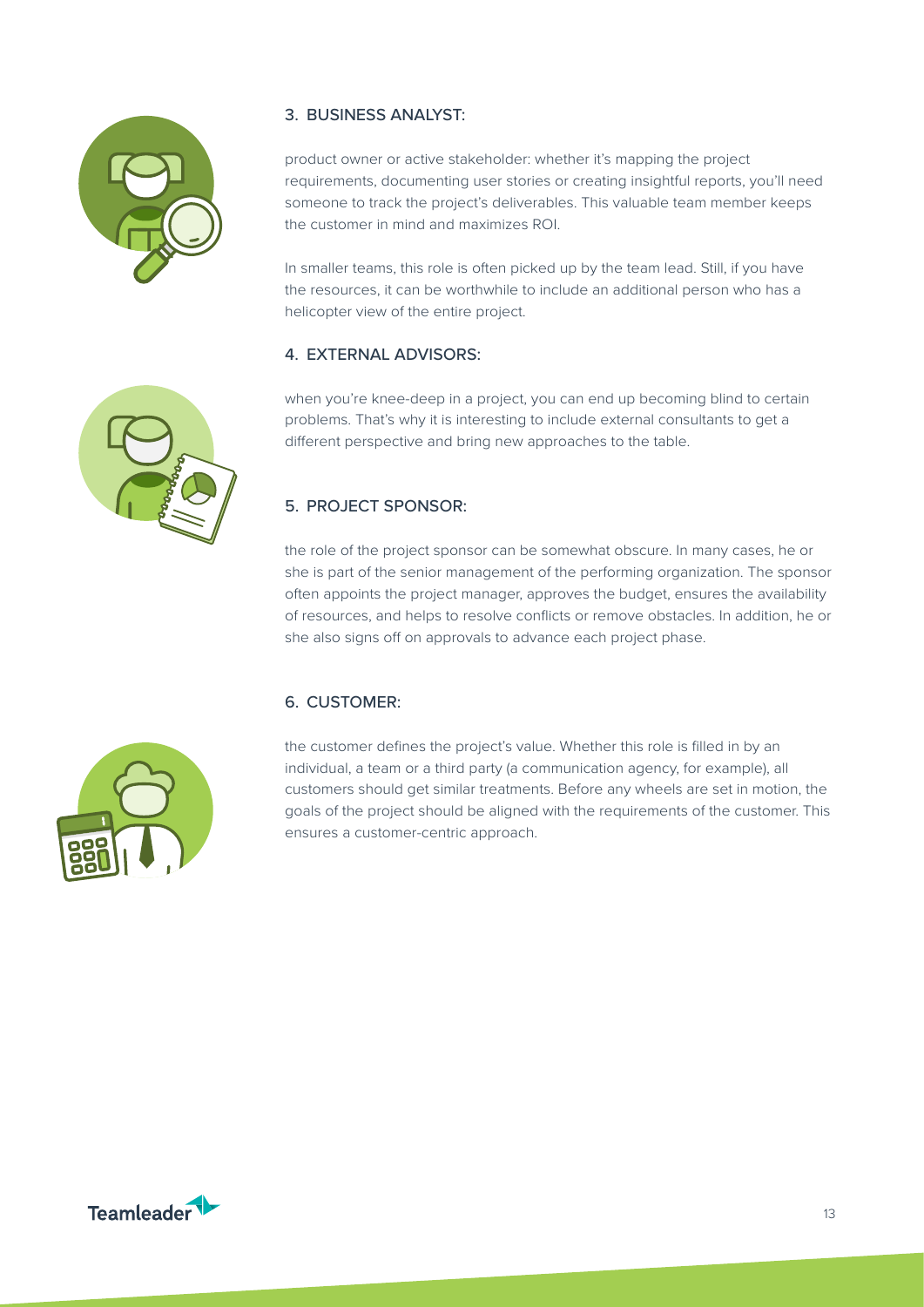#### <span id="page-13-0"></span>ASSIGNING DIFFERENT ROLES

Having a clear understanding of project roles provides much-needed clarity and structure. Your team members will know who is working on what and can quickly follow up on feedback or questions. At the same time, a clear structure also helps you create a feasible timeline.

Ideally, people's talents and personalities are aligned with their team roles and everyone understands how to achieve assigned tasks. Giving each team member specific responsibilities creates a sense of ownership and boosts productivity. Just keep in mind that what someone likes to do might not be what they're good at. Make distributing tasks a collaborative process: invite team members to share their thoughts.

#### **HOW TO GET THE BEST OUT OF YOUR TEAM**

- Look for people with similar mindsets but different skillsets.
- A hands-on mentality is essential. Your team members need to be able to depend on each other to maintain focus. A team where people feel they have to finish each other's jobs is destined to fail.
- Foster a positive attitude between team members. It all starts with a shared sense of the project goals. Discuss why you're working on this project, and how it will impact the business.
- Ask each team member about the specific processes and techniques they will use. Are the different methodologies aligned?
- Create a motivating work environment. Make sure everybody feels comfortable and be open to questions and out-of-the-box suggestions.
- Take some time away from the office and organize group activities to foster team spirit while blowing off steam.

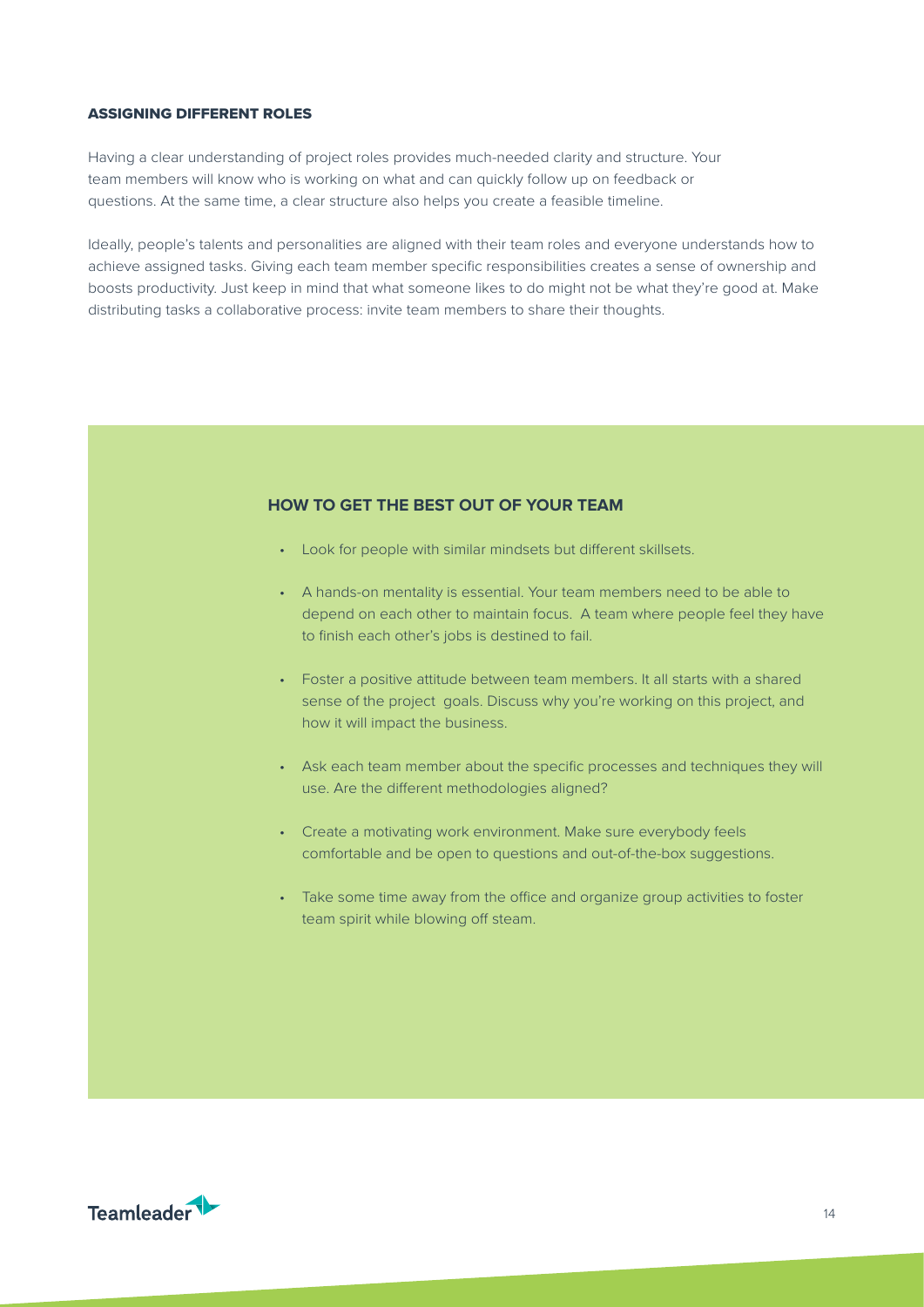# THE ESSENTIAL FEATURES<br>
OF A GREAT PROJECT<br>
MANAGEMENT TOOL<br>
Keeping track of all the resources, phases, responsibilities and team members involved in<br>
project can be challenging. And if you're working on several projects OF A GREAT PROJECT MANAGEMENT TOOL

Keeping track of all the resources, phases, responsibilities and team members involved in a single project can be challenging. And if you're working on several projects at once, it can be downright overwhelming. Luckily, there's help available – lots of help. These days, tons of project management tools are clamoring for your attention. But what features should you look for?

A good project management tool helps you to centralise information while also enabling each co-worker to consult his or her tasks at any given moment. It offers insight into the distribution of the workload, and allows adjustments without losing focus.



#### ⊲ **PLANNING**

The planning tool is the very essence of your project management software. At the very least, it helps you keep track of all scheduled tasks and deadlines. A shared team calendar can be a great asset as well, just like automatic notifications when a deadline is approaching.

More sophisticated project planners let you distribute tasks and responsibilities to specific team members, giving you an even clearer picture of workload distribution and timing.



#### ⊲ **TASK MANAGEMENT**

Task management is another basic feature of most project management tools. A good task manager allows you to divide projects into larger milestones and smaller tasks to which you can add deadlines and budgets. More advanced tools even integrate the ['critical path](https://blog.teamleader.eu/be-a-more-efficient-project-manager-thanks-to-the-critical-path)': the precise order in which tasks have to be completed to keep the project going forward.

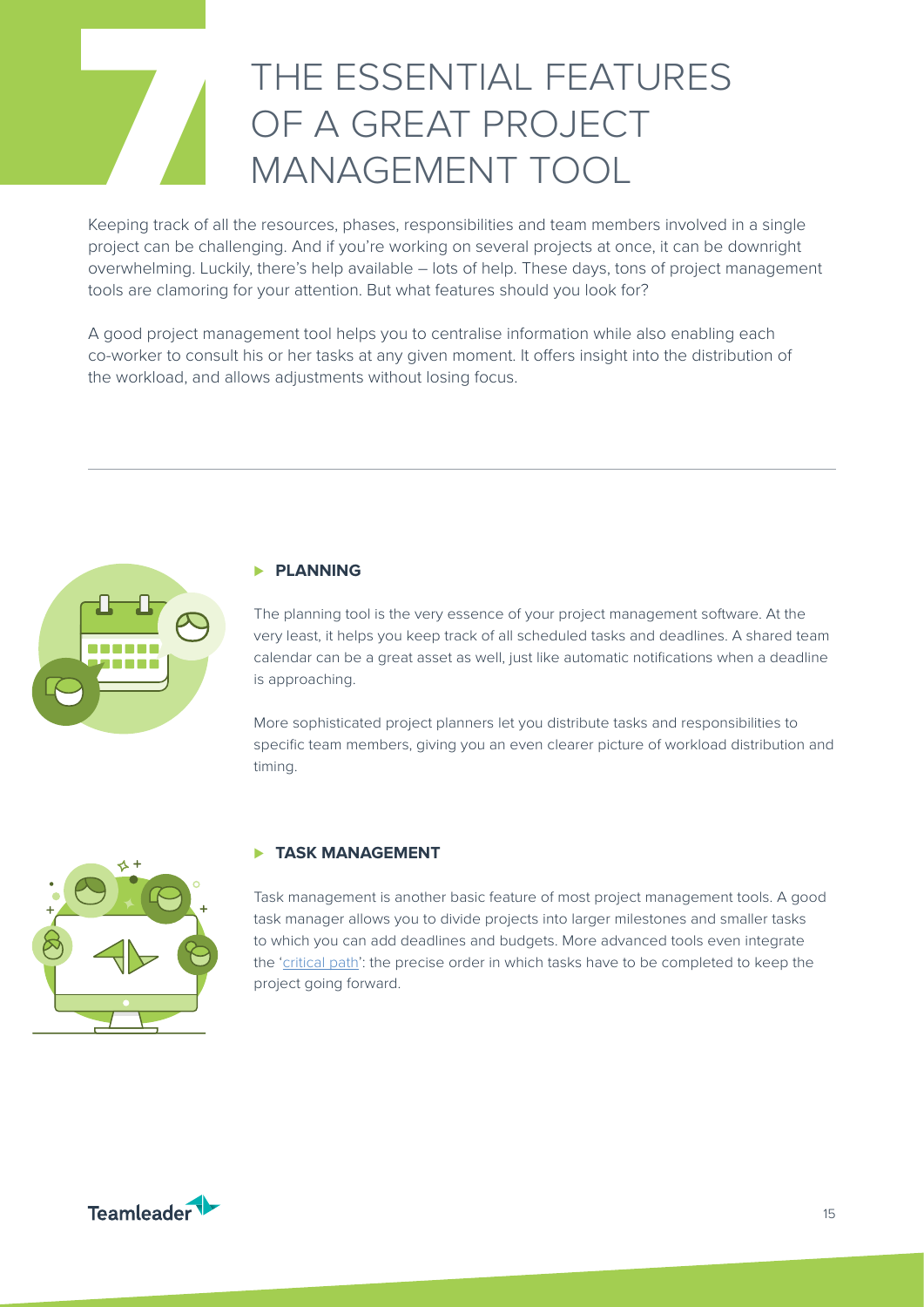<span id="page-15-0"></span>

#### ▶ COLLABORATION AND COMMUNICATION

Swift communication is key to the success of any project – so it should be part of your project management tool as well. Well-designed project tools function as central hubs for basic data and detailed information. This positively affects in-house collaboration.

Some tools also facilitate the sharing of project information with customers. This can be an easy way to keep your client updated on progress without having to schedule a meeting every few days.

#### ▶ REPORTING

Reports and statistics are great ways to gain insight into your business and learn from previous projects. Why did a project go over budget? Why did we miss a deadline? It's all there.

#### ▶ BUDGET AND RESOURCE MANAGEMENT

Some tools offer a specific resource management feature. This gives you an overview of meeting rooms booked, planned and used resources and what all of this would cost. It's also useful to avoid double booking and resource shortages.

#### ⊲ TIME TRACKING

Time tracking features tell you which tasks took the longest to complete during a previous project, enabling you to better estimate costs and time in the future. Many tools offer basic time tracking, but the option to set different hourly rates and to automatically add invoiceable hours to your invoice could save you hours of work.

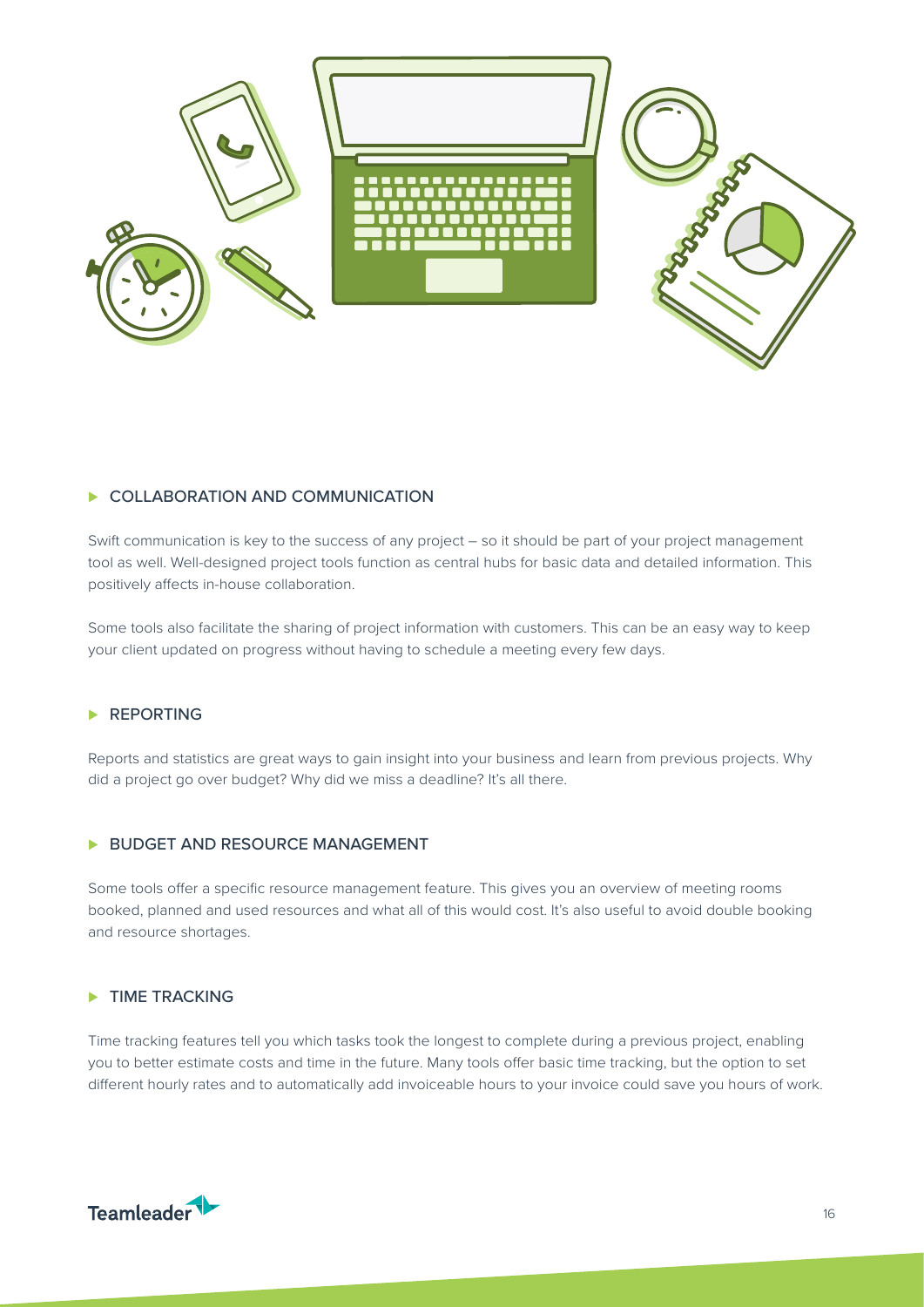# There is no 'one-size

## CHECKLIST: WHICH PROJECT MANAGEMENT TOOL IS RIGHT FOR MY BUSINESS?

There is no 'one-size-fits-all' solution when it comes to project management tools. Not every business needs all of the available features. Finding out what works best for you and your team requires a little research. This checklist is a great starting point.

#### **1. How many people will be using the software?**

- a 100 or more
- b 2 – 100 users
- c Less than 2

#### **2. How important is data security?**

- a Very important: my company deals with ultra-sensitive information
- b Moderately important: I don't want my business secrets out in the open
- c Not important
- **3. How important is integration with third-party apps like Google Calendar, Outlook and Chrome?**
- Very important: my company already uses a number of tools and I want to give my team a large degree of freedom as to what tools they use
- b Moderately important: a certain level of integration is needed to ensure that everything runs smoothly
- c Not important: the tool can work separately from other programs

#### **4. What level of task management do you need?**

- a I need to assign tasks to different team members and allocate resources
- b I need to be able to divide larger projects into milestones and tasks to track progress
- c I just want to be able to clear items off a simple to-do list

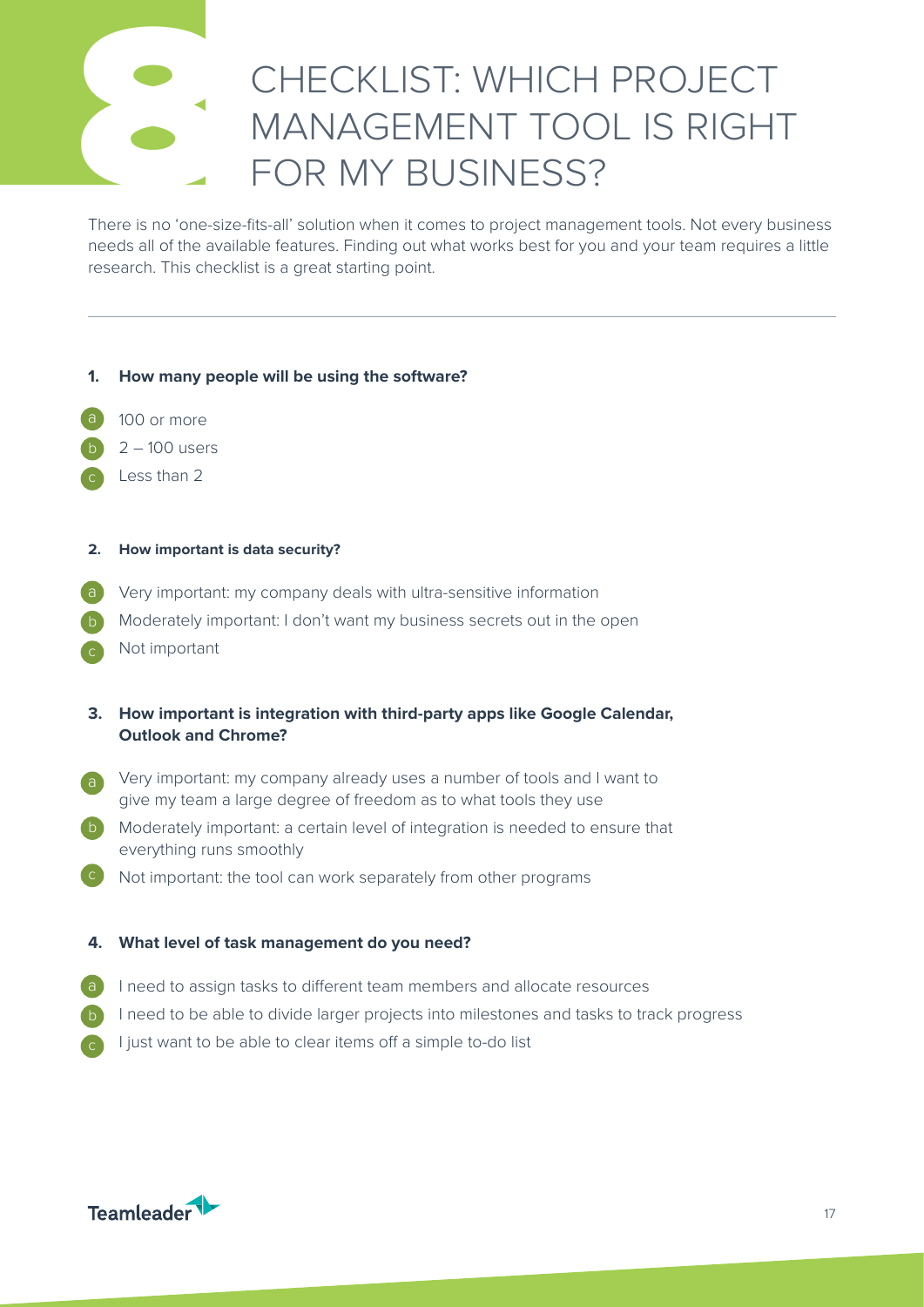b Moderately important: I want to be able to centralise key c Very important: I want a secure, central location to keep all project-related files project files, so team members can easily look up important information Not important: I'm saving files in a different location

**5. How important is document management and storage?**

- **6. Do you need to be able to work remotely?**
- Yes: my team is geographically dispersed.
- No: we all work under the same roof.

# **RESULTS**

#### **MOSTLY A:**

b

You work in a large company and are looking for a complete business suite to take care of all your project management, CRM and business process needs. The most likely contenders here are Salesforce, Oracle and SAP.

#### **MOSTLY B:**

You likely work in a medium-sized, project-based company. You require a host of features and agility, but resent the hassle of a business suite. Your best bet? An all-in-one CRM that combines agile project management with extreme usability.

#### **MOSTLY C:**

000<br>000

Most likely, you work as a freelancer or in a very small company. To assist you in taking control of your project management, there are tons of helpful, free tools available. Trello and Wunderlist can get you a long way without you having to spend a dime.

**COO** 

**COODOOOO**